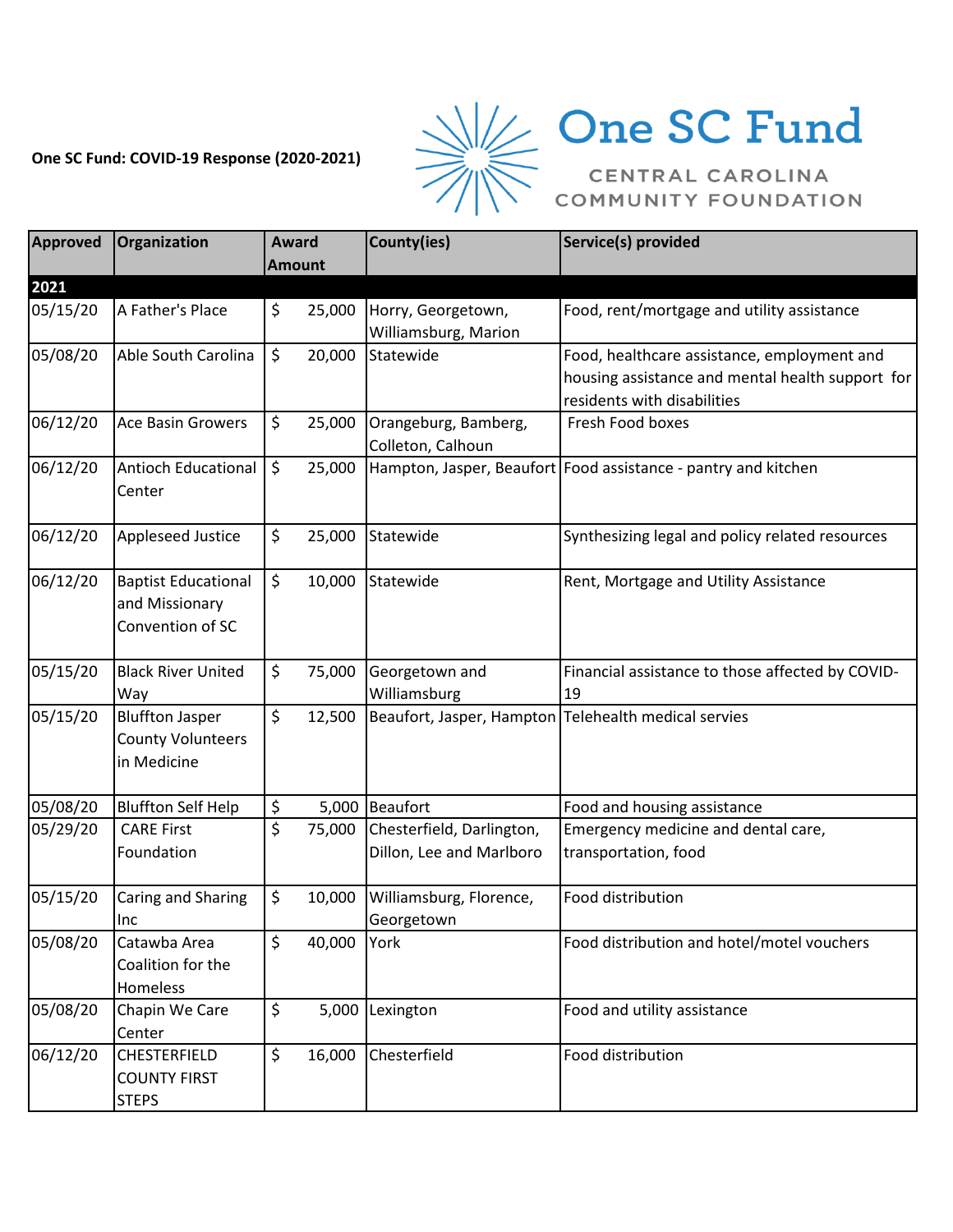| 04/24/20 | <b>Christian Services</b><br>Inc              | \$<br>12,500      | Lancaster                                                                                               | Food distribution                                                                      |
|----------|-----------------------------------------------|-------------------|---------------------------------------------------------------------------------------------------------|----------------------------------------------------------------------------------------|
| 05/15/20 | Columbia Free<br>Medical Clinic, Inc.         | \$                | 7,500 Richland, Lexington                                                                               | Telehealth medical servies for uninsured<br>populations                                |
| 05/08/20 | East Cooper<br>Community<br>Outreach [ECCO]   | \$<br>15,000      | Charleston                                                                                              | Food distribution, rent/mortgage and medication<br>assistance                          |
| 04/14/20 | <b>Eat Smart Move</b><br>More                 | \$<br>50,000      | Statewide                                                                                               | Food distribution                                                                      |
| 05/15/20 | <b>Edisto Indian Free</b><br>Clinic           | \$<br>10,000      | Charleston, Colleton,<br>Dorchester, Berkeley,<br>Bamberg, Clarendon,<br>Hampton, Sumter,<br>Orangeburg | Providing basic medical services                                                       |
| 05/29/20 | <b>Fairfield County</b><br>Council on Aging   | \$<br>10,000      | Fairfield                                                                                               | Food assitance for individualsaged 55+                                                 |
| 04/14/20 | Feeding the<br>Carolinas                      | \$<br>400,000     | Statewide                                                                                               | Food distribution                                                                      |
| 04/24/20 | <b>Felician Center</b>                        | \$<br>3,000       | Williamsburg                                                                                            | Food assistance and hygiene products                                                   |
| 03/24/20 | <b>Food Share</b>                             | \$<br>10,000      | Statewide                                                                                               | Fresh food boxes                                                                       |
| 04/14/20 | <b>Food Share</b>                             | \$<br>200,000     | Statewide                                                                                               | Fresh food boxes                                                                       |
| 06/19/20 | Foothills Family<br>Resources                 | \$<br>15,000      | Greenville                                                                                              | Rent/mortgage and utility assistance                                                   |
| 05/15/20 | Friendship Medical<br>Clinic, INC.            | \$<br>5,000 Horry |                                                                                                         | Free presrciption medications and covering basic<br>fees for direct medical assistance |
| 03/24/20 | <b>Golden Harvest</b>                         | \$<br>10,000      | Statewide                                                                                               | Food distribution                                                                      |
| 06/12/20 | Good Samaritan<br>Clinic                      | \$<br>15,000      | Lexington, Newberry,<br>Richland, Saluda                                                                | Supporting the healthcare needs of the Latinx<br>community                             |
| 05/15/20 | <b>GRASP</b>                                  | \$<br>10,000      | Chester, Fairfield                                                                                      | Food assistance - pantry and kitchen                                                   |
| 05/08/20 | Greater Greenwood S<br><b>United Ministry</b> | 15,000            | Greenwood                                                                                               | Healthcare and medication support                                                      |
| 06/19/20 | Greenwood<br><b>Salvation Army</b>            | \$<br>7,500       | Greenwood                                                                                               | Rent/mortgage and utility assistance                                                   |
| 03/24/20 | Harvest Hope Food<br><b>Bank</b>              | \$<br>10,000      | Statewide                                                                                               | Food distribution                                                                      |
| 05/08/20 | <b>Healthy Learners</b>                       | \$<br>19,375      | Richland, Lexington                                                                                     | Food, medication, and shelter                                                          |
| 05/15/20 | <b>Healthy Learners</b>                       | \$<br>40,000      | Dillon                                                                                                  | Food assistance, medication, rent and utilities                                        |
| 05/15/20 | Help 4 Kids                                   | \$<br>15,000      | Horry                                                                                                   | Food distribution for kids with no access to<br>transportation                         |
| 05/08/20 | <b>HELP of Beaufort</b>                       | \$                | 5,000 Beaufort                                                                                          | Mobile food pantry                                                                     |
| 06/12/20 | <b>Hispanic Alliance</b>                      | \$<br>37,500      | Greenville                                                                                              | Food baskets to Hispanic families                                                      |
| 05/15/20 | <b>Homeless Period</b><br>Project             | \$<br>10,000      | Statewide                                                                                               | Feminine hygiene products distribution to food<br>banks                                |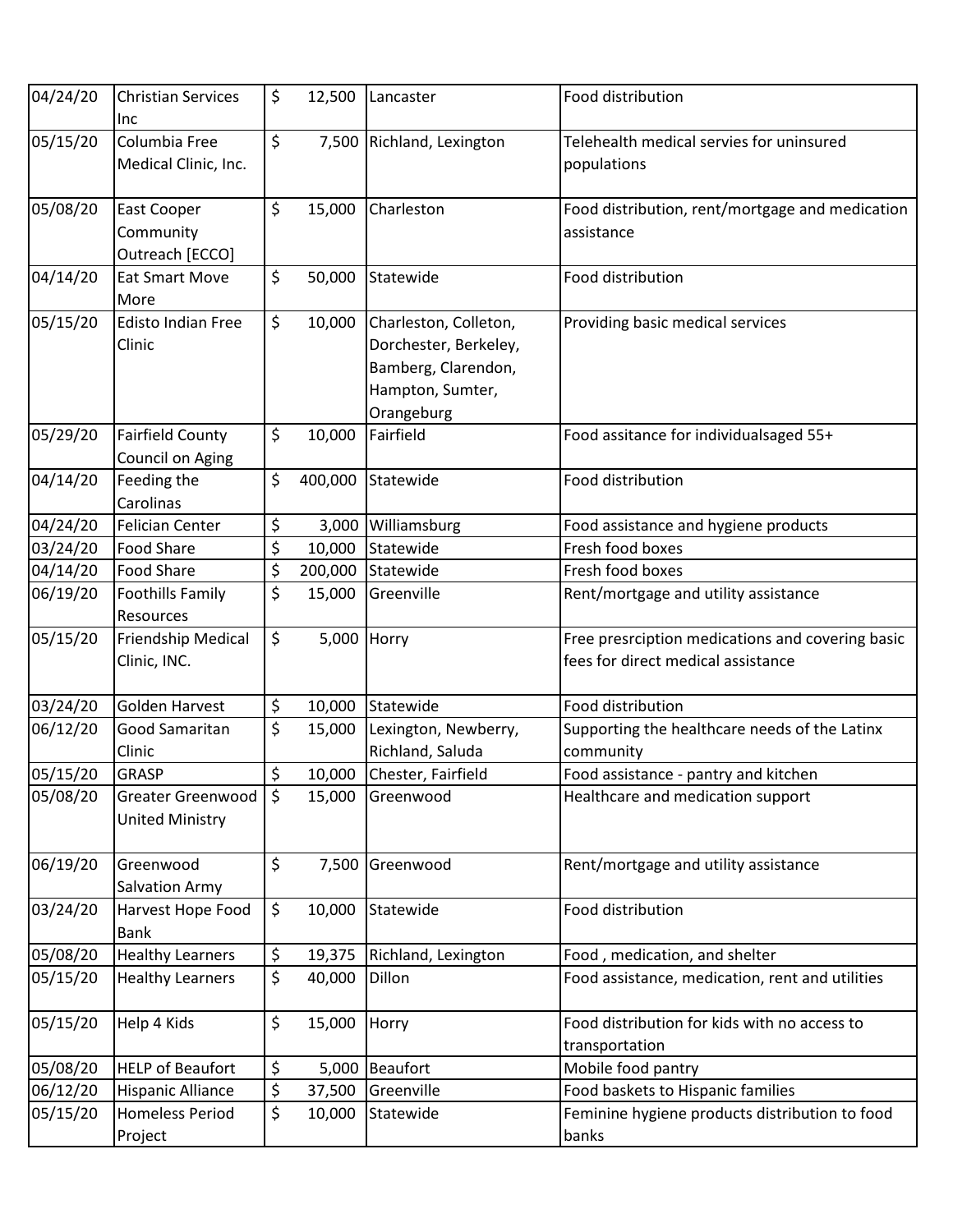| 04/24/20 | HOPE in Lancaster,<br>Inc.                          | \$           | 12,500 | Lancaster                                                                                      | Food distribution for low income families                                                           |
|----------|-----------------------------------------------------|--------------|--------|------------------------------------------------------------------------------------------------|-----------------------------------------------------------------------------------------------------|
| 05/15/20 | <b>Hopeful Horizons</b>                             | \$           | 11,880 | Beaufort, Allendale,<br>Hampton, Colleton, Jasper                                              | Hotel/Motel vouchers, transportation, food<br>assistance, rent/mortgage and other basic<br>supplies |
| 06/12/20 | Humanities<br>Foundation                            | \$           | 20,000 | Berkeley, Hampton,<br>Charleston, Dorchester,<br>Georgetown, Orangeburg,<br>Beaufort, Colleton | Food distribution                                                                                   |
| 05/08/20 | <b>ICNA Relief USA DBA</b><br>SHIFA FREE CLINIC     | $\mathsf{S}$ | 5,000  | Charleston                                                                                     | Food and hydeine products distribution/delivery                                                     |
| 05/29/20 | <b>Increasing HOPE</b>                              | \$           | 15,000 | Berkeley, Charleston,<br>Dorchester                                                            | Financial support for those affected by COVID-19                                                    |
| 04/24/20 | Lancaster County<br>Council on Aging                | \$           | 10,000 | Lancaster                                                                                      | Food distribution and paper products for senior<br>citizens                                         |
| 06/12/20 | Life Empowerment<br>Community<br>Outreach           | \$           | 12,500 | Lee                                                                                            | Food distribution                                                                                   |
| 04/24/20 | Lighthouse<br>Ministries, Florence,<br><b>SC</b>    | \$           | 25,000 | Florence                                                                                       | Rent/Utility assistance for those at risk of being<br>homeless                                      |
| 03/24/20 | Low Country Food<br><b>Bank</b>                     | \$           | 10,000 | Statewide                                                                                      | Food distribution                                                                                   |
| 06/12/20 | <b>Marion County</b><br><b>Ministerial Alliance</b> | \$           | 15,000 | Marion                                                                                         | Food assistance, personal protective equipment<br>& cleaning supplies                               |
| 04/24/20 | Meals on Wheels of $\frac{1}{5}$<br>Greenville      |              | 25,000 | Greenville                                                                                     | Food distribution                                                                                   |
| 06/19/20 | Midlands<br>Fatherhood<br>Coalition                 | \$           | 15,000 | Sumter, Fairfield and<br>Saluda                                                                | Food, rent/mortgage and utility assistance                                                          |
| 04/24/20 | <b>Midlands Housing</b><br>Alliance                 | \$           | 25,000 | Richland, Lexington                                                                            | Food assistance, basic supplies and shelter for<br>homeless men and women                           |
| 06/19/20 | Mt. Carmel Baptist<br>Church                        | \$           | 10,000 | <b>Beaufort</b>                                                                                | Health access and referrals                                                                         |
| 04/24/20 | M-WAM Mentoring                                     | \$           | 2,500  | Marion                                                                                         | Fresh food boxes, utility assistance                                                                |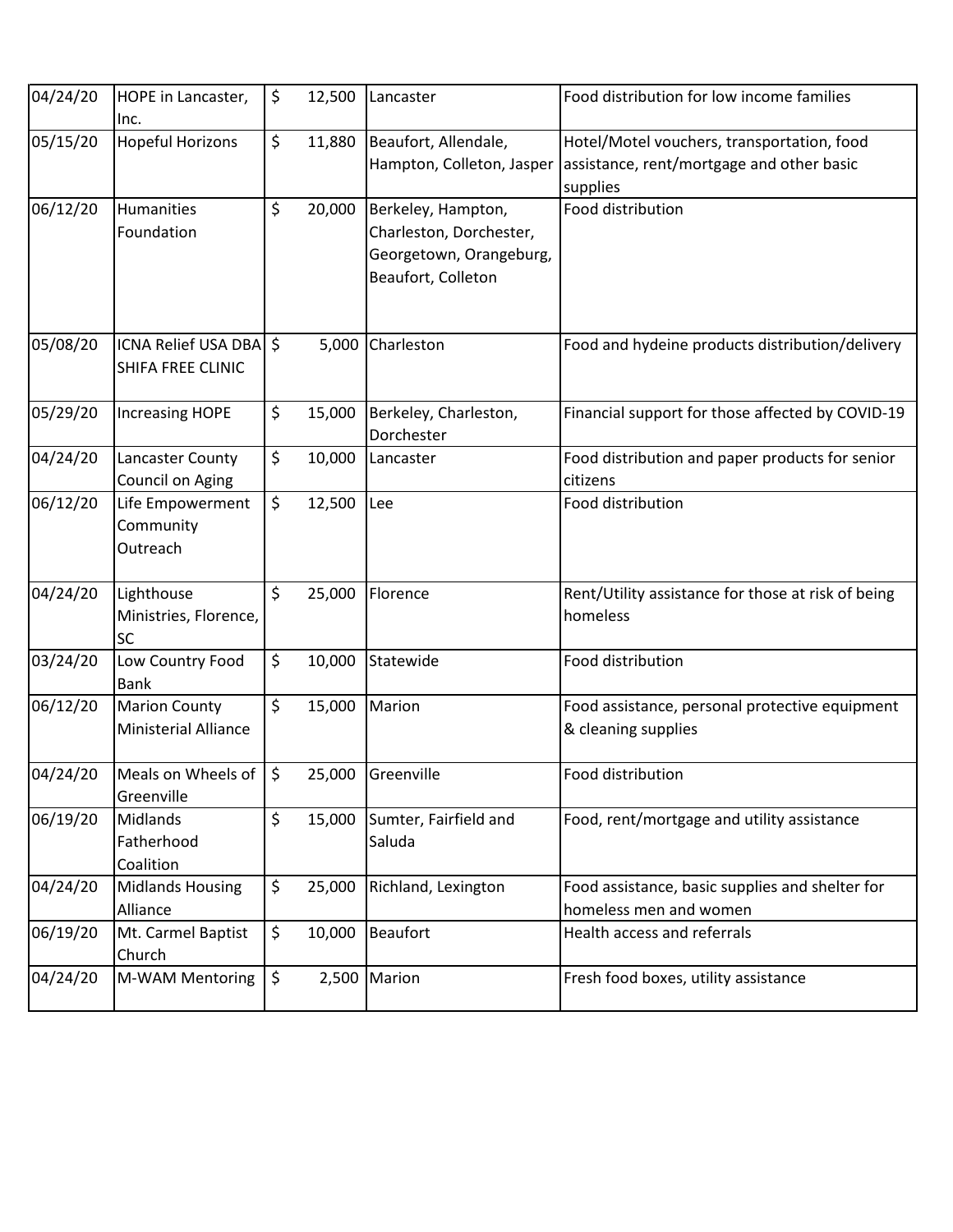| 06/19/20 | <b>NAACP - SC</b><br>Conference                       | \$  | 174,428 | Allendale, Bamberg,<br>Barnwell, Clarendon,<br>Colleton, Darlington,<br>Edgefield, Fairfield,<br>Florence, Hampton,<br>Marion, Marlboro, Sumter       | Food, rent/mortgage and utility assistance                                               |
|----------|-------------------------------------------------------|-----|---------|-------------------------------------------------------------------------------------------------------------------------------------------------------|------------------------------------------------------------------------------------------|
| 05/29/20 | <b>Navigation Center</b>                              | \$  | 10,000  | Charleston                                                                                                                                            | Shelter for homeless or at risk families/individuals                                     |
| 04/24/20 | Our Lady of Mercy<br>Community<br>Outreach            | \$. | 10,000  | Charleston                                                                                                                                            | Food and financial assiance                                                              |
| 04/24/20 | PATH, Inc                                             | \$  | 25,000  | York                                                                                                                                                  | Rent/Utility assistance and medication                                                   |
| 05/15/20 | <b>Pendleton Place</b>                                | \$  |         | 7,000 Abbeville, Anderson,<br>Cherokee, Edgefield,<br>Greenville, Greenwood,<br>Laurens, McCormick,<br>Oconee, Pickens, Saluda,<br>Spartanburg, Union | Housing and basic supplies for homeless youth                                            |
| 05/08/20 | Pick 42 Foundation                                    | \$  | 5,000   | Marion                                                                                                                                                | Food and basic supplies                                                                  |
| 06/19/20 | Pine Hill Indian<br>Community<br>Development          | \$  |         | 2,500 Orangeburg                                                                                                                                      | Personal protective equipment for local American<br>Indian tribe members                 |
| 05/15/20 | Power In Changing -<br>Diaper Bank of the<br>Midlands | \$  | 5,000   | Fairfield, Kershaw,<br>Lexington, Richland                                                                                                            | Diapers for families in need                                                             |
| 06/12/20 | Ridgeville<br>Community<br>Resource Center,<br>Inc.   | \$  | 12,500  | Dorchester                                                                                                                                            | Food, Rent/Mortgage and Utility Assistance                                               |
| 04/24/20 | Sandalwood<br>Community Food<br><b>Bank</b>           | \$  | 5,000   | Beaufort                                                                                                                                              | Food distribution                                                                        |
| 05/08/20 | SC Association of<br>Habitat for<br>Humanity          | \$  | 30,000  | Charleston                                                                                                                                            | Personal Protective Equipment & Cleaning<br><b>Supplies</b>                              |
| 05/29/20 | <b>SC HIV</b><br>Council/Wright<br>Wellness           | \$  | 24,657  | Richland                                                                                                                                              | Personal Protective Equipment & Cleaning<br>Supplies for clinic serving persons with HIV |
| 03/24/20 | <b>Second Harvest</b><br>Food Bank                    | \$  | 10,000  | Statewide                                                                                                                                             | Food distribution                                                                        |
| 05/15/20 | Second Helpings,<br>Inc.                              | \$  | 15,000  | Beaufort, Jasper, Hampton Food assitance                                                                                                              |                                                                                          |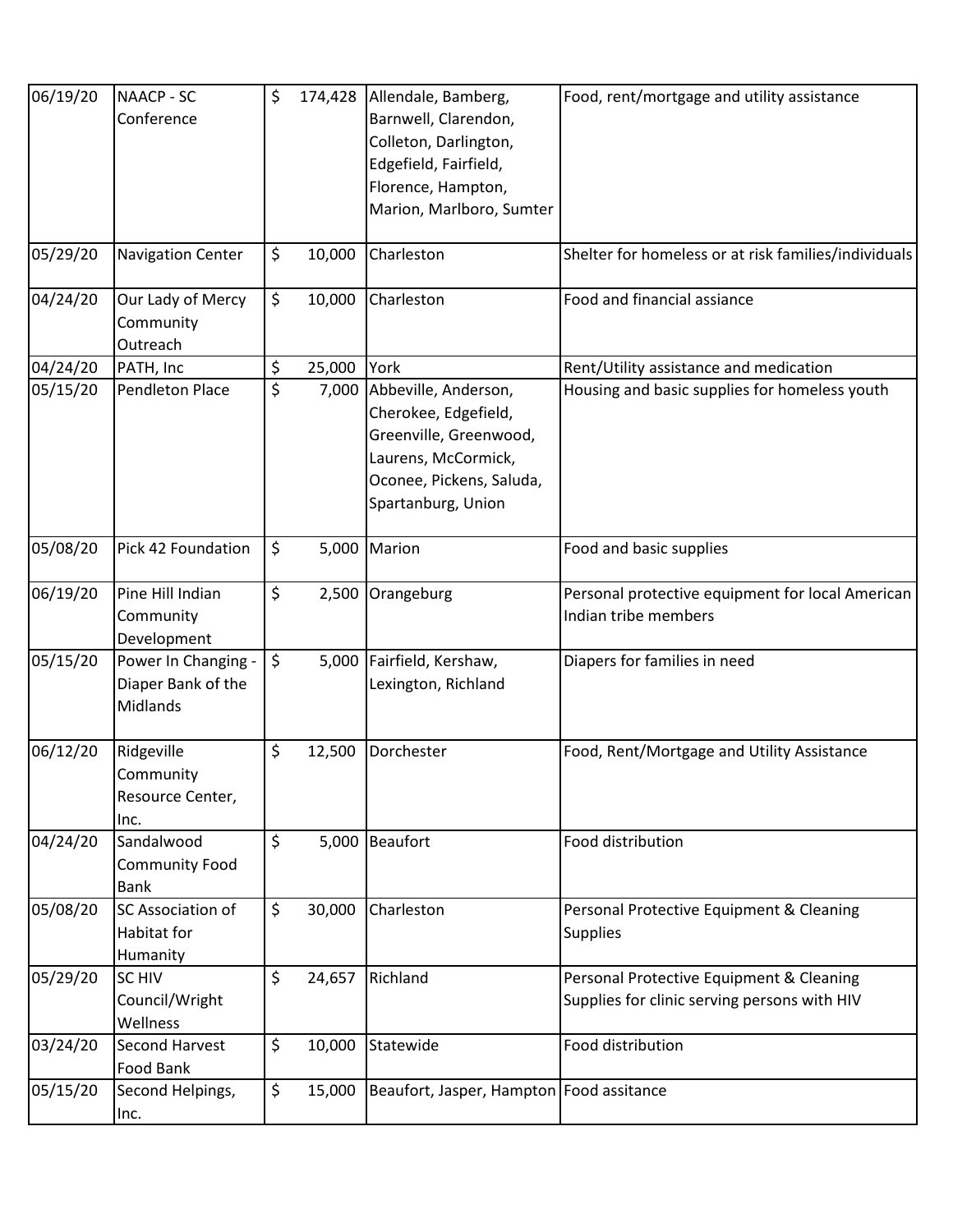| 05/15/20 | <b>Smith Medical</b>                                                      | \$<br>5,000  | Georgetown                                                                                                                                                          | Health monitoring products for low income and                                                                    |
|----------|---------------------------------------------------------------------------|--------------|---------------------------------------------------------------------------------------------------------------------------------------------------------------------|------------------------------------------------------------------------------------------------------------------|
|          | Clinic, Inc.                                                              |              |                                                                                                                                                                     | uninsured patients                                                                                               |
| 06/12/20 | South Carolina<br>Association for<br>Community<br>Economic<br>Development | \$<br>25,000 | Statewide                                                                                                                                                           | Basic needs for economically vulnerable<br>populations affected by COVID-19                                      |
| 05/08/20 | <b>Sumter Free</b><br><b>Medical Clinic</b>                               | \$<br>15,000 | Berkeley                                                                                                                                                            | Medication, hygeine products and utilities                                                                       |
| 05/15/20 | <b>Sustaining Way</b>                                                     | \$<br>5,000  | Greenville                                                                                                                                                          | Food distribution and masks for at-risk<br>communities                                                           |
| 05/15/20 | The Dee Norton<br>Lowcountry<br>Children's Center,<br>Inc.                | \$<br>10,000 | Charleston, Berkeley                                                                                                                                                | Tele-mental services for child abuse victims                                                                     |
| 05/15/20 | The Salvation Army<br>of Charleston                                       | \$<br>75,000 | Allendale, Bamberg,<br>Barnwell, Clarendon,<br>Colleton, Darlington,<br>Dillon, Florence, Hampton,<br>Lee, Marion, Marlboro,<br>Orangeburg, Sumter,<br>Williamsburg | Food, rent/mortgage and utility assistance                                                                       |
| 05/15/20 | THE SMARTBOX                                                              | \$<br>25,000 | Allendale                                                                                                                                                           | Educational programs and food distribution                                                                       |
| 05/29/20 | <b>Tidelands Health</b>                                                   | \$<br>25,000 | Georgetown,                                                                                                                                                         | Medication, transportation, supplies and                                                                         |
|          |                                                                           |              | Williamsburg, Horry                                                                                                                                                 | outreach to vulnerable populations                                                                               |
| 05/15/20 | <b>Trident United Way</b>                                                 | \$<br>15,000 | Berkeley, Charleston,<br>Dorchester                                                                                                                                 | Shelter for unemployed individuals and families                                                                  |
| 06/12/20 | Unitarian<br>Universalist Church<br>of Spartanburg, SC,<br>Inc.           | \$<br>37,500 | Spartanburg                                                                                                                                                         | Food assistance and basic supplies for Latinx<br>Community                                                       |
| 04/24/20 | United Way of Aiken $\frac{1}{2}$<br>County                               | 50,000       | Aiken                                                                                                                                                               | Food distribution and basic supplies                                                                             |
| 05/15/20 | United Way of<br><b>Anderson County</b>                                   | \$<br>55,000 | Anderson                                                                                                                                                            | Rent/Mortgage and utilities                                                                                      |
| 04/24/20 | United Way of<br>Chesterfield County                                      | \$<br>35,000 | Chesterfield                                                                                                                                                        | Food distribution                                                                                                |
| 05/15/20 | United Way of<br><b>Greenville County</b>                                 | \$<br>40,000 | Greenville                                                                                                                                                          | Food distribution, utility and rent assistance with<br>emphasis on the needs of the Hispanic/Latinx<br>community |
| 05/15/20 | United Way of<br>Greenwood and<br>Abbeville                               | \$<br>60,000 | Greenwood, Abbeville,<br>McCormick                                                                                                                                  | Food distribution                                                                                                |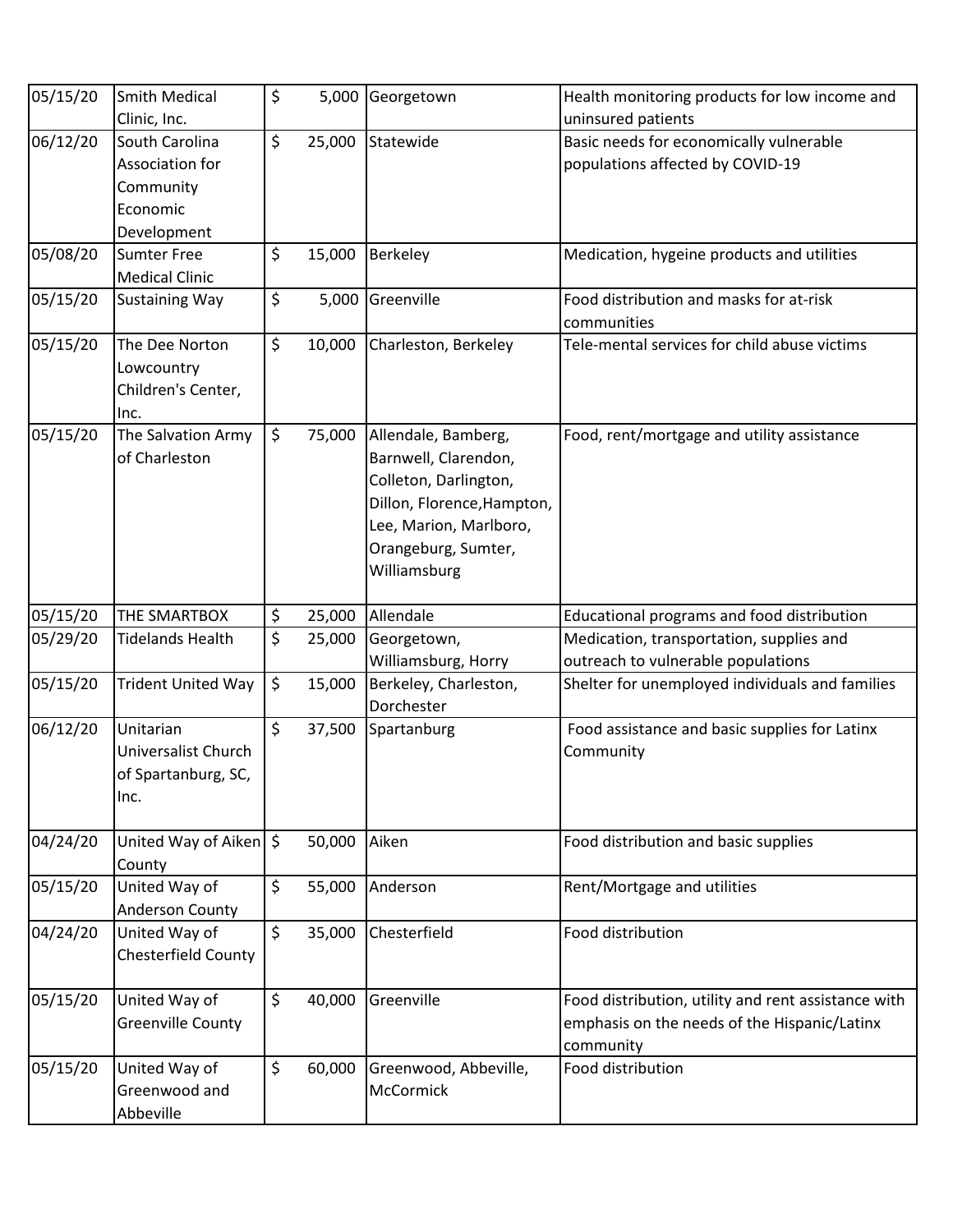| 04/24/20 | <b>UNITED WAY OF</b><br>HORRY COUNTY INC              | \$      | 100,000 | Horry                            | Food and utilities assistance                                                   |
|----------|-------------------------------------------------------|---------|---------|----------------------------------|---------------------------------------------------------------------------------|
| 04/24/20 | United Way of<br>Kershaw County                       | $\zeta$ | 65,000  | Kershaw                          | Rent/Mortgage and utilities                                                     |
| 05/15/20 | United Way of<br>Lancaster County                     | $\zeta$ | 10,000  | Lancaster                        | Food assistance and basic supplies                                              |
| 05/15/20 | United Way of<br>Laurens County                       | \$      | 40,000  | Greenwood, Abbeville,<br>Laurens | Emergency relief fund for individuals affected by<br>COVID-19                   |
| 04/24/20 | United Way of<br><b>Pickens County</b>                | \$      | 60,000  | Pickens                          | Food and utilities assistance                                                   |
| 04/24/20 | United Way of<br>Sumter, Clarendon<br>and Lee         | $\zeta$ | 75,000  | Sumter                           | Food, utilities, and rent assistance                                            |
| 04/24/20 | United Way of the<br>Lowcountry                       | \$      | 25,000  | <b>Beaufort</b>                  | Food and basic supplies                                                         |
| 05/15/20 | United Way of the<br>Midlands                         | \$      | 25,000  | Calhoun                          | Food, rent/mortgage and utility assistance                                      |
| 05/15/20 | United Way of the<br>Midlands                         | \$      | 15,000  | Lexington                        | Hotel/Motel vouchers                                                            |
| 05/15/20 | United Way of the<br><b>Midlands</b>                  | \$      | 30,000  | Newberry                         | Food, rent/mortgage and utility assistance,<br>hotel/motel vouchers             |
| 06/12/20 | United Way of the<br>Midlands                         | \$      | 60,000  | Orangeburg                       | Food assistance, medication, rent and utilities                                 |
| 06/12/20 | United Way of the<br>Midlands                         | \$      | 37,500  | Fairfield                        | Food assistance, diapers, rent and utilities                                    |
| 04/24/20 | United Way of the<br>Piedmont                         | \$      | 75,000  | Spartanburg, Cherokee,<br>Union  | Food, utilities, and basic supplies                                             |
| 04/24/20 | Vital Aging of<br>Williamsburg<br>County, Inc.        | \$      | 7,500   | Williamsburg                     | Food distribution for senior citizens                                           |
| 2021     |                                                       |         |         |                                  |                                                                                 |
| 08/25/21 | Academic<br>Technology and<br><b>Wellness Academy</b> | \$      | 15,000  | Cherokee                         | Children & youth services, healthcare, food<br>assistance                       |
| 05/03/21 | <b>Allendale County</b><br><b>ALIVE</b>               | \$      | 25,000  | Allendale                        | Rent/mortgage/utility assistance, food assistance,<br>children & youth services |
| 12/15/21 | <b>Allendale County</b><br><b>ALIVE</b>               | \$      | 13,186  | Allendale                        | Healthcare                                                                      |
| 05/03/21 | Allendale Enterprise                                  | \$      | 25,000  | Allendale                        | Food assistance, healthcare, children & youth<br>services                       |
| 05/03/21 | Axis I Center of<br>Barnwell                          | \$      | 20,000  | Barnwell                         | Food assistance                                                                 |
| 12/15/21 | Axis I Center of<br>Barnwell                          | \$      | 13,000  | Barnwell                         | Food assistance, healthcare                                                     |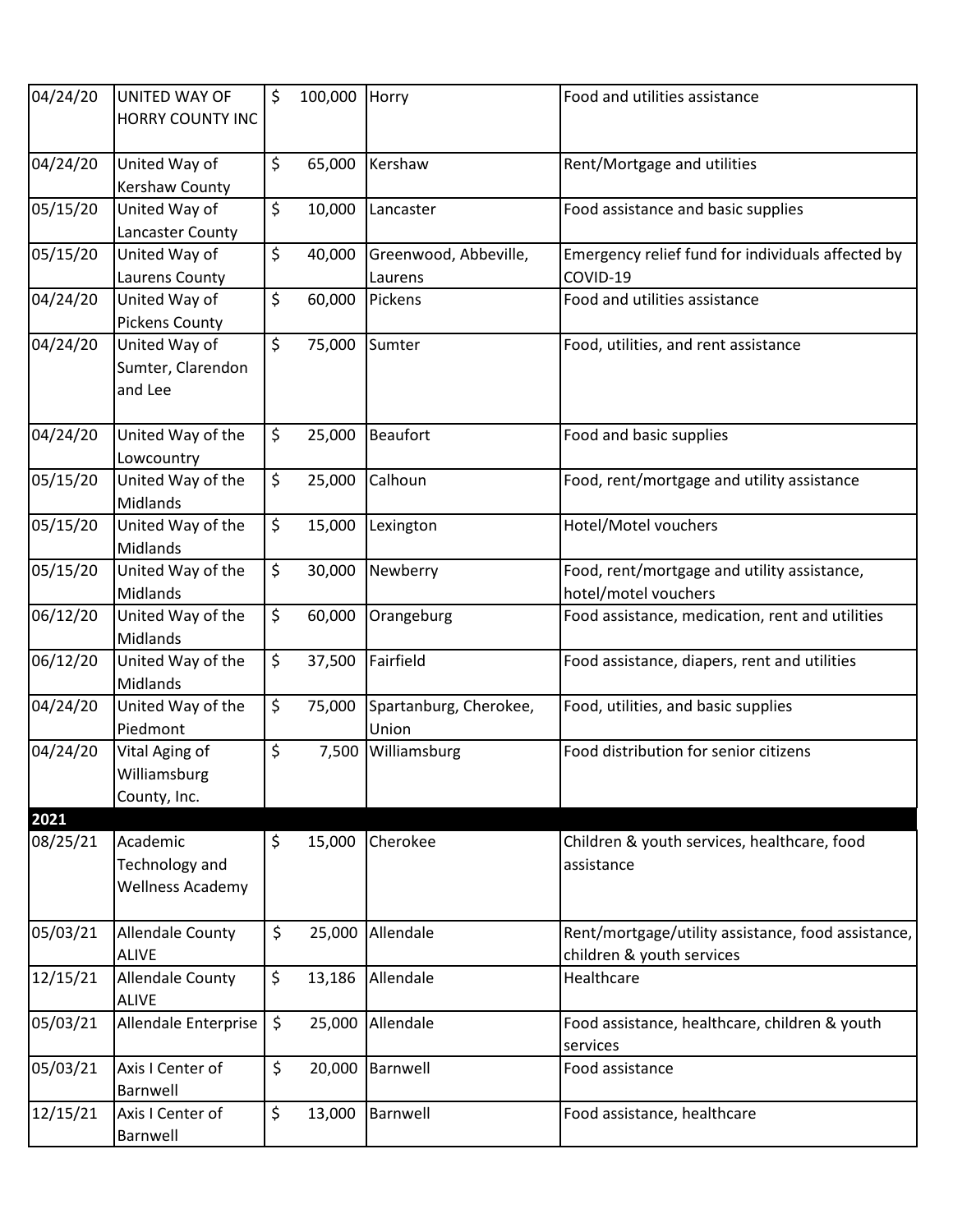| 08/25/21 | <b>Beyond Abuse</b>                                                               | \$<br>20,000 | Greenwood                                          | Children & youth services, healthcare,                                      |
|----------|-----------------------------------------------------------------------------------|--------------|----------------------------------------------------|-----------------------------------------------------------------------------|
| 08/25/21 | <b>Black River United</b>                                                         | \$<br>45,000 | Georgetown, Williamsburg Children & youth services | rent/mortgage/utility assistance                                            |
|          | Way                                                                               |              |                                                    |                                                                             |
| 08/25/21 | <b>Bluffton Self Help</b>                                                         | \$<br>25,000 | <b>Beaufort</b>                                    | Rent/mortgage/utility assistance, food assistance                           |
| 05/03/21 | CareFIRST Carolina<br>Foundation                                                  | \$<br>40,000 | Darlington, Dillon, Lee,<br>Marion, Marlboro       | Food assistance, healthcare, PPE/cleaning<br>supplies                       |
| 12/15/21 | CareFIRST Carolina<br>Foundation                                                  | \$<br>12,500 | Marlboro                                           | Healthcare, food assistance, PPE/cleaning<br>supplies                       |
| 08/25/21 | Cellis Major Driffin I-   \$<br>Cedric Moses Driffin<br>Pantry DBA CMDs<br>Pantry | 20,000       | Clarendon, Williamsburg                            | Food assistance                                                             |
| 08/25/21 | Charleston Urban<br>League, Inc.                                                  | \$<br>25,000 | <b>Berkeley</b>                                    | Rent/mortgage/utility assistance                                            |
| 08/25/21 | Chester County EMS                                                                | \$<br>20,000 | Chester                                            | Healthcare                                                                  |
| 08/25/21 | Classy Smiles inc                                                                 | \$           | 6,500 Barnwell                                     | Healthcare (children's dental)                                              |
| 08/25/21 | Communities In<br>Schools of South<br>Carolina                                    | \$<br>25,000 | Fairfield                                          | Children & youth services, healthcare, food<br>assistance                   |
| 08/25/21 | Communities In<br>Schools of South<br>Carolina                                    | \$<br>25,000 | Hampton                                            | Children & youth services, healthcare, food<br>assistance                   |
| 05/03/21 | Community                                                                         | \$<br>30,000 | Greenwood                                          | Food assistance, healthcare,                                                |
|          | Initiatives, Inc.                                                                 |              |                                                    | rent/mortgage/utility assistance                                            |
| 08/25/21 | Cooperative Church $\frac{1}{5}$<br>Ministries of<br>Orangeburg                   |              | 25,000 Orangeburg                                  | Food assistance, rent/mortgage/utility assistance                           |
| 08/25/21 | <b>Cultivating Early</b><br>Learning                                              | \$<br>5,000  | Marion                                             | Children & youth services                                                   |
| 05/03/21 | Darlington Long-<br><b>Term Recovery</b><br>Group                                 | \$           | 20,000 Darlington                                  | Healthcare, food assistance,<br>rent/mortgage/utility assistance            |
| 12/15/21 | Darlington Long-<br><b>Term Recovery</b><br>Group                                 | \$<br>13,000 | Darlington                                         | Healthcare                                                                  |
| 08/25/21 | Delta Life<br>Development<br>Center                                               | \$           | 5,000 Lancaster                                    | PPE/cleaning                                                                |
| 05/03/21 | <b>Dillon County LTRG</b>                                                         | \$<br>20,000 | Dillon, Williamsburg                               | PPE/cleaning supplies, food assistance,<br>rent/mortgage/utility assistance |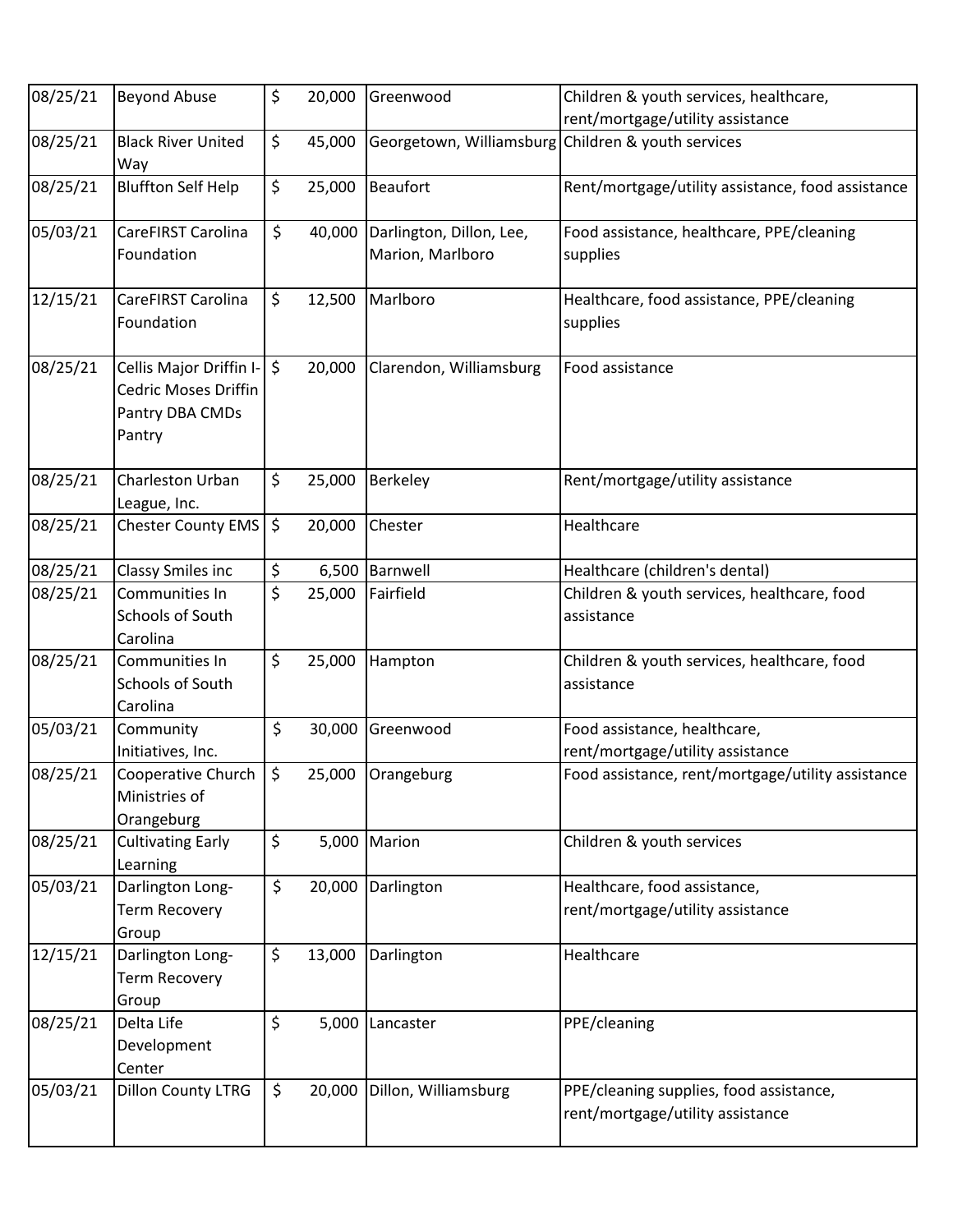| 08/25/21 | <b>Dillon County LTRG</b>                              | \$      | 25,000 |                                                                  | Chester, Darlington, Dillon, Rent/mortgage/utility assistance, food assistance, |
|----------|--------------------------------------------------------|---------|--------|------------------------------------------------------------------|---------------------------------------------------------------------------------|
|          |                                                        |         |        | Sumter, Williamsburg                                             | PPE/cleaning supplies                                                           |
| 08/25/21 | <b>Edisto Habitat for</b><br>Humanity                  | \$      | 15,000 | Orangeburg                                                       | Rent/mortgage/utility assistance, food assistance                               |
| 08/25/21 | <b>Edisto Indian Free</b><br>Clinic                    | \$      | 25,000 | Bamberg, Beaufort,<br>Berkeley, Colleton,<br>Hampton, Orangeburg | Healthcare, food assistance                                                     |
| 08/25/21 | Empower<br>Development<br>Center                       | \$      | 5,000  | Allendale                                                        | Children & youth Services, healthcare, food<br>assistance                       |
| 08/25/21 | <b>Fairfield County</b><br>Council on Aging            | \$      | 12,500 | Fairfield                                                        | Food assistance                                                                 |
| 08/25/21 | <b>Fairfield Forward</b>                               | \$      | 50,000 | Fairfield                                                        | Healthcare, food assistance, children & youth<br>services                       |
| 08/25/21 | Faith Home, Inc                                        | \$      | 10,000 | Greenwood                                                        | Sheltering, food assistance, rent/mortgage/utility<br>assistance                |
| 08/25/21 | <b>Freedom Readers</b><br>Inc                          | \$      | 15,000 | Georgetown                                                       | Children & youth services                                                       |
| 08/25/21 | Galatians 62                                           | \$      | 15,000 | Fairfield, Kershaw,<br>Lancaster, Lee Sumter                     | Food assistance, PPE/Cleaning                                                   |
| 08/25/21 | Golden Harvest<br><b>Food Bank</b>                     | \$      | 25,000 | Allendale, Bamberg,<br>Barnwell                                  | Food assistance, healthcare                                                     |
| 08/25/21 | <b>Great Grand Family</b><br>Foundation                | \$      | 8,500  | Beaufort, Hampton                                                | Children & youth Services, food assistance,<br>healthcare                       |
| 05/03/21 | <b>Greater Greenwood</b><br><b>United Ministry</b>     | $\zeta$ | 20,000 | Greenwood                                                        | Healthcare                                                                      |
| 08/25/21 | Greenwood<br>Pathway House, Inc.                       | \$      | 8,000  | Abbeville, Greenwood,<br>Saluda                                  | Sheltering, PPE/cleaning                                                        |
| 08/25/21 | Harvest Hope Food<br>Bank - Pee Dee<br><b>Branch</b>   | \$      | 15,000 | Darlington, Dillon, Lee,<br>Marlboro                             | Food assistance                                                                 |
| 12/15/21 | <b>Healthy Learners</b>                                | \$      | 20,000 | Allendale, Bamberg,<br>Barnwell, Dillon, Marion,<br>Williamsburg | Healthcare                                                                      |
| 08/25/21 | <b>Heart of Life</b>                                   | \$      | 10,000 | Darlington, Florence                                             | Food assistance, children & youth services,<br>healthcare                       |
| 08/25/21 | <b>Helping Hearts</b><br>Senior Services, Inc.         | \$      | 7,500  | Kershaw                                                          | Food assistance                                                                 |
| 08/25/21 | <b>Helping Others</b><br>Progress Through<br>Education | \$      | 25,000 | York                                                             | Food assistance                                                                 |
| 08/25/21 | HOPE in Lancaster,<br>Inc.                             | \$      | 25,000 | Lancaster                                                        | Rent/mortgage/utility assistance, food assistance                               |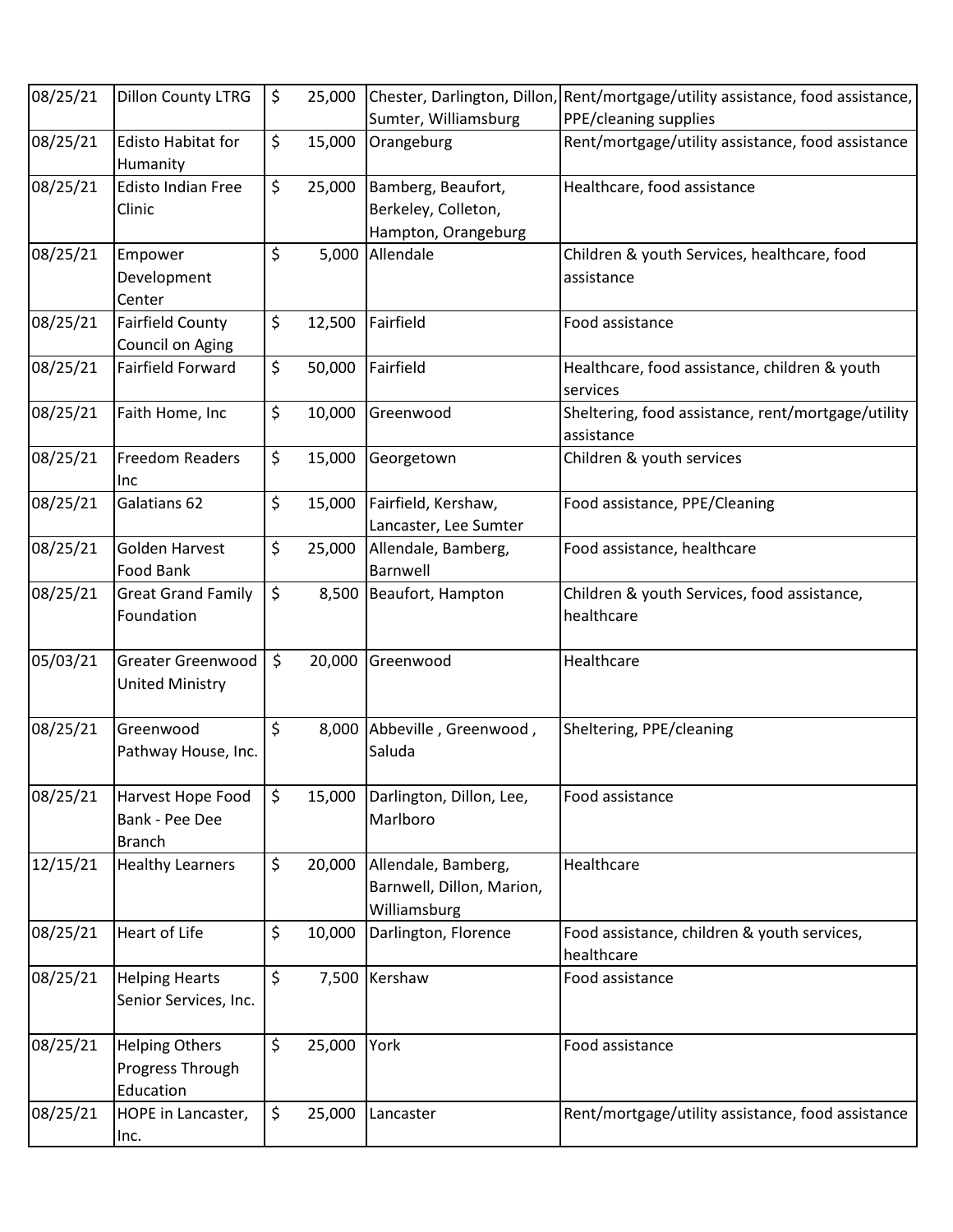| 08/25/21 | <b>Hopewell Senior</b><br>Day Care Center                    | \$<br>25,000 | Williamsburg               | Sheltering, Food assistance, PPE/cleaning                                       |
|----------|--------------------------------------------------------------|--------------|----------------------------|---------------------------------------------------------------------------------|
| 08/25/21 | <b>Kershaw County</b><br>Housing Authority                   | \$<br>25,000 | Kershaw                    | Rent/mortgage/utility assistance                                                |
| 05/03/21 | Lee Council on Aging                                         | \$<br>25,000 | Lee                        | Rent/mortgage/utility assistance, food assistance                               |
| 05/03/21 | Lee RLI/ Interagency<br>Coalition                            | \$<br>50,000 | Lee                        | Food assistance, children & youth services,<br>PPE/cleaning supplies            |
| 08/25/21 | Life Empowerment<br>Community<br>Outreach                    | \$<br>25,000 | Darlington, Lee            | Sheltering, rent/mortgage/utility, Food assistance                              |
| 08/25/21 | Lighthouse<br>Ministries                                     | \$<br>20,000 | Florence                   | Rent/mortgage/utility assistance                                                |
| 05/03/21 | Low Country Food<br><b>Bank</b>                              | \$<br>15,000 | Williamsburg               | Food assistance                                                                 |
| 05/03/21 | <b>Macedonial Life</b><br><b>Skills Center</b>               | \$<br>20,000 | Darlington                 | Food assistance, children & youth services,<br>PPE/cleaning supplies            |
| 08/25/21 | Marion County Long-<br><b>Term Recovery</b><br>Group         | \$<br>25,000 | Marion                     | Rent/mortgage/utility assistance, healthcare,<br>Food assistance                |
| 05/03/21 | Marlboro Branch<br><b>NAACP</b>                              | \$<br>6,000  | Marlboro                   | Healthcare, PPE/cleaning supplies                                               |
| 08/25/21 | Marlboro School<br>Community Center,<br>Inc.                 | \$<br>20,000 | Marlboro                   | Food assistance, children & youth services,<br>healthcare                       |
| 08/25/21 | Midlands<br>Fatherhood<br>Coalition                          | \$<br>20,000 | Sumter                     | Rent/mortgage/utility assistance, food assistance,<br>PPE/cleaning              |
| 08/25/21 | Miss Ruby's Kids                                             | \$<br>12,600 | Georgetown                 | Children & youth services                                                       |
| 05/03/21 | M-WAM Mentoring                                              | \$<br>20,000 | Marion                     | Food assistance, healthcare, children & youth<br>services                       |
| 05/03/21 | <b>New Vision</b><br>Community<br>Development<br>Corporation | \$<br>20,000 | Darlington, Dillon, Marion | Rent/mortgage/utility assistance, food assistance,<br>PPE/cleaning supplies     |
| 05/03/21 | Orangeburg County<br><b>Broadband</b>                        | \$<br>21,000 | Orangeburg                 | Healthcare, children & youth services                                           |
| 05/03/21 | Pee Dee Indian<br>Nation of Upper<br>South Carolina          | \$<br>14,000 | Dillon                     | Rent/mortgage/utility assistance, food assistance,<br>children & youth services |
| 12/15/21 | Pee Dee Indian<br>Nation of Upper<br>South Carolina          | \$<br>14,000 | Dillon                     | Children & youth services, rent/mortgage/utility<br>assistance, healthcare      |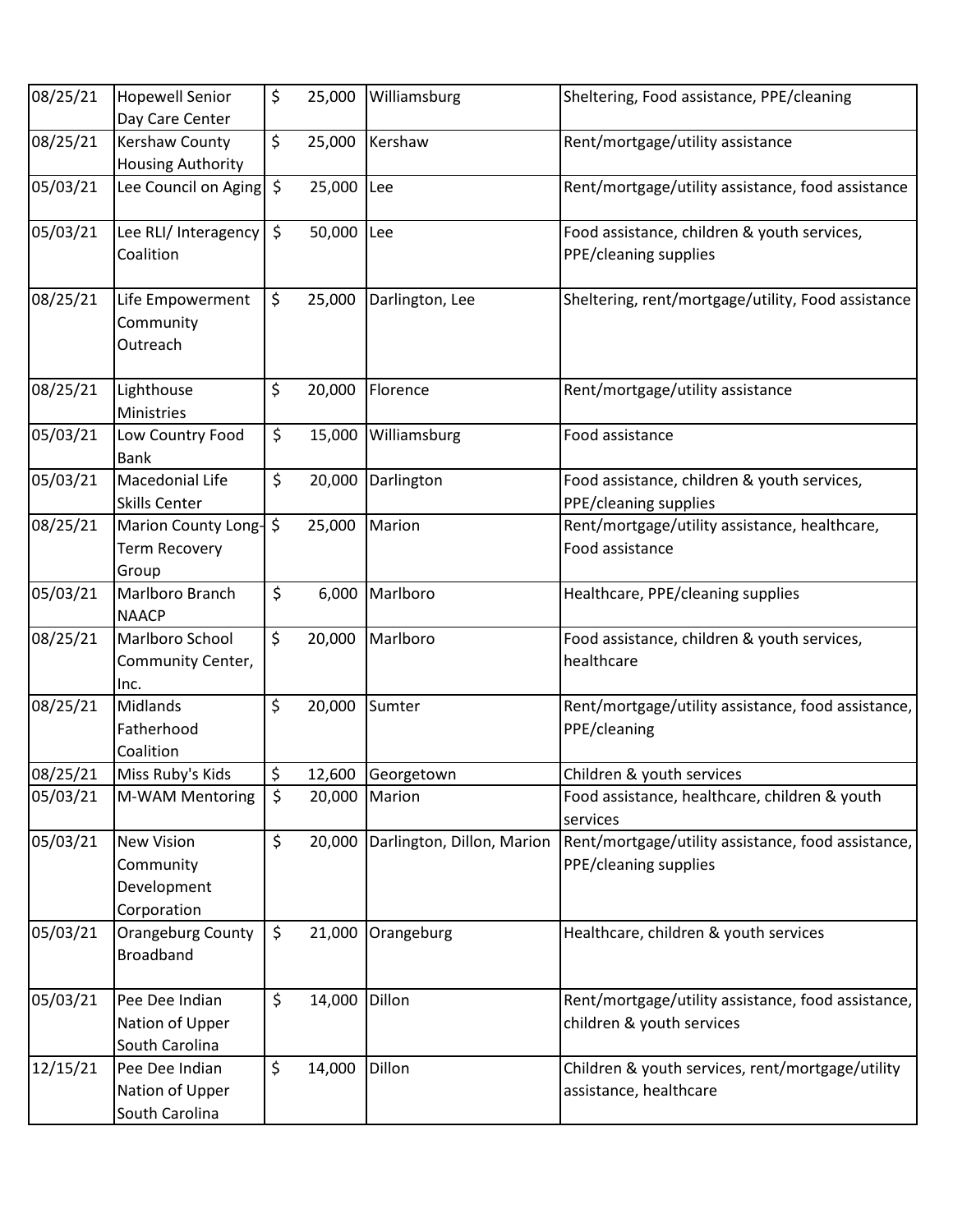| 05/03/21 | Performing Arts and   \$  |                      | 15,000 | Marion                   | Children & youth services, food assistance,        |
|----------|---------------------------|----------------------|--------|--------------------------|----------------------------------------------------|
|          | Science Academy           |                      |        |                          | PPE/cleaning supplies                              |
|          | <b>PASA</b>               |                      |        |                          |                                                    |
| 12/15/21 | Pick 42 Foundation,       | $\zeta$              | 16,000 | Marion                   | Healthcare                                         |
|          | Inc.                      |                      |        |                          |                                                    |
| 05/03/21 | Pine Hill Indian          | \$                   | 15,000 | Orangeburg               | Healthcare, PPE/cleaning supplies                  |
|          | Community                 |                      |        |                          |                                                    |
|          | Development               |                      |        |                          |                                                    |
| 08/25/21 | Power In Changing -       | \$                   | 25,000 | Berkeley, Colleton,      | <b>Basic needs</b>                                 |
|          | The diaper bank of        |                      |        | Fairfield, Kershaw, Lee, |                                                    |
|          | the Midlands              |                      |        | Sumter                   |                                                    |
|          |                           |                      |        |                          |                                                    |
| 12/15/21 | Power In Changing -       | \$                   | 18,000 | Darlington, Lee, Marion, | Children & youth services, healthcare              |
|          | The diaper bank of        |                      |        | Orangeburg               |                                                    |
|          | the Midlands              |                      |        |                          |                                                    |
|          |                           |                      |        |                          |                                                    |
| 12/15/21 | <b>RALI Dillon</b>        | \$                   | 9,000  | Dillon                   | Healthcare, children & youth services              |
| 08/25/21 | <b>Second Harvest</b>     | \$                   | 15,000 | Abbeville, Greenwood     | Food assistance                                    |
|          | Food Bank of              |                      |        |                          |                                                    |
|          | Metrolina                 |                      |        |                          |                                                    |
| 12/15/21 | South Carolina Free       | \$                   | 18,000 | Chester, Darlington,     | Healthcare                                         |
|          | <b>Clinic Association</b> |                      |        | Orangeburg               |                                                    |
|          |                           |                      |        |                          |                                                    |
| 05/03/21 | <b>Sumpter Free</b>       | \$                   | 25,000 | Williamsburg             | Rent/mortgage/utility assistance, food assistance, |
|          | <b>Medical Clinic</b>     |                      |        |                          | healthcare                                         |
| 12/15/21 | Sumpter Free              | \$                   | 18,000 | Williamsburg             | Rent/mortgage/utility assistance, healthcare,      |
|          | <b>Medical Clinic</b>     |                      |        |                          | food assistance                                    |
| 08/25/21 | <b>Sumter Senior</b>      | \$                   | 10,000 | Sumter                   | PPE/cleaning                                       |
|          | Services, Inc             |                      |        |                          |                                                    |
| 08/25/21 | <b>Teach My People</b>    | \$                   | 25,000 | Georgetown               | Children & youth services                          |
| 08/25/21 | The Manna House           | $\boldsymbol{\zeta}$ | 25,000 | Florence                 | Food assistance, children & youth services, other  |
|          |                           |                      |        |                          |                                                    |
| 08/25/21 | The Naomi Project         | $\zeta$              | 15,000 | Darlington, Dillon,      | Sheltering, healthcare, rent/mortgage/utility      |
|          |                           |                      |        | Florence, Marion,        | assistance                                         |
|          |                           |                      |        | Marlboro, Williamsburg   |                                                    |
|          |                           |                      |        |                          |                                                    |
| 05/03/21 | The Rosa M.               | \$                   | 5,000  | Chester                  | PPE/cleaning supplies, healthcare                  |
|          | Douglas Scholarship       |                      |        |                          |                                                    |
|          | Foundation                |                      |        |                          |                                                    |
|          |                           |                      |        |                          |                                                    |
| 05/03/21 | The Smartbox              | \$                   | 25,000 | Allendale, Bamberg,      | Food assistance, children & youth services,        |
|          |                           |                      |        | Barnwell                 | rent/mortgage/utility assistance                   |
| 08/25/21 | The Village Group         | \$                   | 25,000 | Georgetown               | Children & youth services                          |
| 08/25/21 | <b>Tricounty Family</b>   | \$                   | 15,000 | <b>Berkeley</b>          | Healthcare                                         |
|          | Ministries                |                      |        |                          |                                                    |
| 05/03/21 | <b>Tri-County Health</b>  | \$                   | 30,000 | Bamberg, Orangeburg      | Food assistance, healthcare, children & youth      |
|          | Network                   |                      |        |                          | services                                           |
|          |                           |                      |        |                          |                                                    |